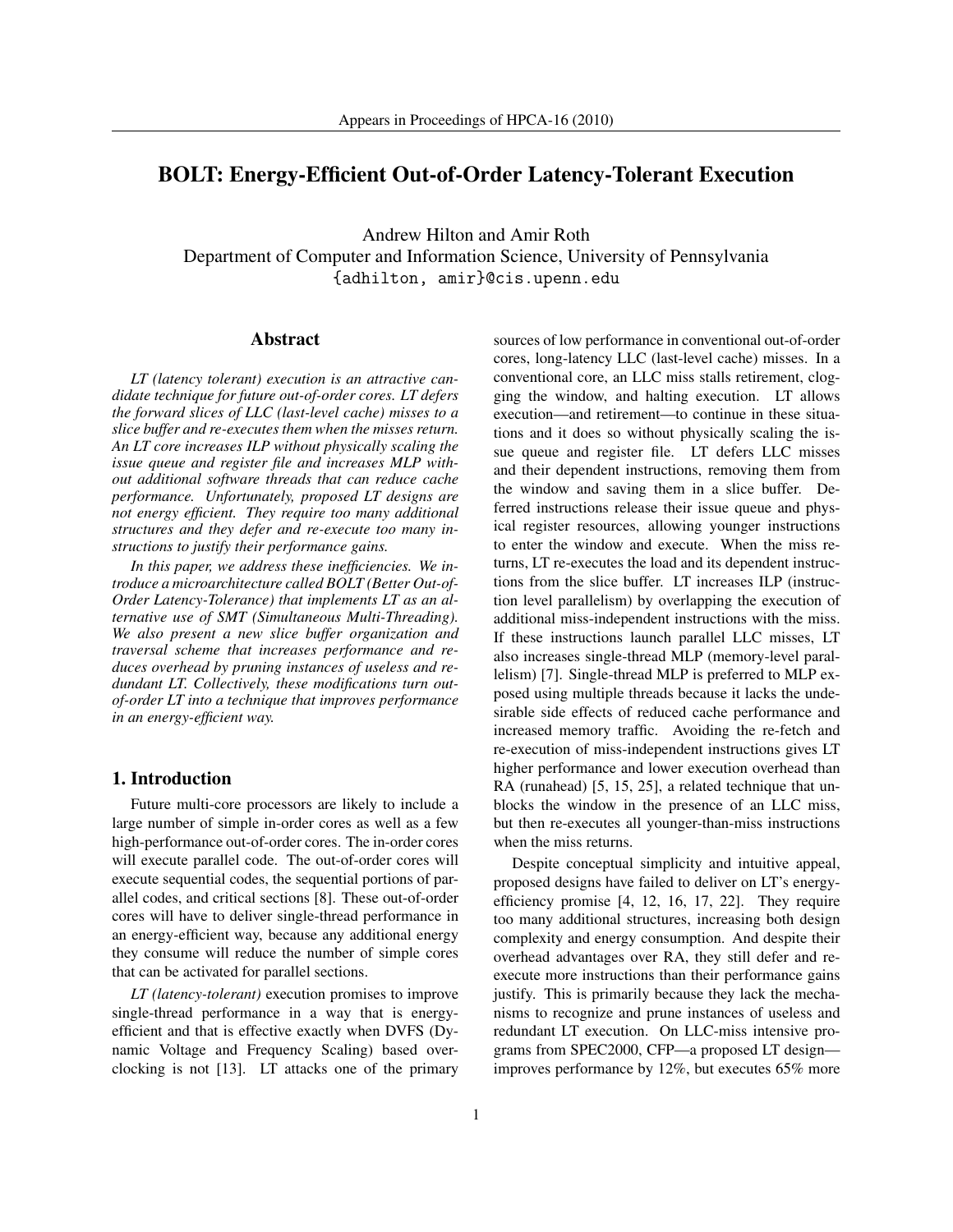instructions to do so. Using a simple energy model (Section 5 has details), we calculate that CFP increases  $ED<sup>2</sup>$ by 27% over non-LT execution. In other words, it is less efficient than DVFS which preserves  $ED<sup>2</sup>$  [13]. Surprisingly, RA reduces  $ED^2$  by 3% for the same programs. RA's efficiency derives from its ability to avoid useless and redundant RA episodes—it improves performance by 9% but executes only 27% more instructions.

Our work attacks LT's inefficiencies. We introduce an LT microarchitecture called *BOLT (Better Outof-order Latency-Tolerance)* that re-renames deferred slices using the additional map tables available in an SMT (Simultaneous Multi-Threading) core [6, 24]. This reuse is possible because BOLT successfully marries a program order slice buffer [12, 17] with a unified physical register file that supports aggressive reclamation [1, 22]. BOLT also includes indexed load and store queues that scale to large sizes to support LT execution efficiently. By reusing existing structures and adding only simple RAMs, BOLT minimizes LT's implementation cost and static energy overhead—important for programs that do not benefit from LT—and provides a low-energy substrate for LT execution.

The exploitation of ILP and a non-episodic nature make it difficult for LT to reuse RA's mechanisms for recognizing and avoiding useless and redundant deferral and re-execution. We introduce a dependence-tracking scheme that recognizes instances of pointer-chasing LLC misses—the pathological useless LT idiom—and suppresses LT in response. We also describe a slice buffer traversal scheme that reduces redundant LT by limiting re-dispatch to the set of deferred instructions that depend on LLC miss(es) that just returned and on no other pending misses.

Together, BOLT and the useless and redundant LT pruning optimizations turn out-of-order LT execution into an energy-efficient performance technique. On the same LLC miss intensive programs, they improve performance by 15% while re-executing only 23% more instructions, reducing  $ED^2$  by 8% relative to baseline.

# 2. Background: RA and LT

We begin by reviewing RA and LT.

RA (Runahead). An out-of-order processor uses RA to expose MLP in the presence of LLC misses [15]. When a pending LLC miss reaches the head of the ROB, RA checkpoints register state, poisons the destination register of the load, removes the load from the window, and begins RA execution. RA execution propagates the poison bit via data dependences to identify the load's forward slice and allow the instructions that comprise it to execute and release their issue queue slots. RA retirement processes executed instructions in program order, removes them from the ROB and frees their physical registers, but does not commit them to architected state—specifically, RA stores do not write the data cache. When the miss that triggered the RA episode returns, the processor restores the register checkpoint and fetches and executes all instructions younger than the miss. Re-fetch and re-execution of instructions that already executed in RA mode is accelerated because RA execution initiated parallel LLC misses and warmed up the caches.

LT (Latency Tolerance). LT improves on RA by re-executing *only* instructions that depend on a returning LLC miss, not all instructions younger than the miss. LT achieves this efficiency by buffering missdependent instructions in a slice buffer during the initial execution pass. Miss-dependent instructions have at least one miss-dependent input but may also have missindependent "side" inputs. A key step of LT is to buffer these miss-independent inputs in the slice buffer during initial deferral. When an LLC miss returns, the side inputs of its dependent instructions may have been overwritten and released. By saving them in the slice buffer, LT decouples the slice from the rest of the program and allows it to re-execute in a self-contained manner at an arbitrary point in the future. When all deferred instructions have re-executed and the slice buffer is empty, LT releases the checkpoint, begins writing younger-thancheckpoint stores to the data cache, and continues normal mode execution. If slice re-execution fails for any reason—*e.g.*, because a miss-dependent instruction triggers a page fault—LT loses the ability to reuse any of the miss-independent instructions. Here, it restores the checkpoint, empties the slice buffer and restarts execution at the miss a la RA.

High-performance LT designs implement not only LT execution, but also LT re-execution. If slice re-execution triggers a dependent LLC miss, the miss and its forward sub-slice re-defer to the slice buffer rather than re-clogging the window. An LT processor with LT reexecution makes multiple passes over the slice buffer with each pass executing some subset of the still unexecuted instructions.

WIB, KILO, CFP, and D-KIP. WIB (Waiting Instruction Buffer) [12] and KILO instruction processor [4] are "pseudo" LT designs. They un-block the issue queue but not the register file so they need a large register file to be effective. WIB uses the ROB as a large sparse slice buffer. KILO routes miss-dependent instructions to a low complexity "slow lane" issue queue. Both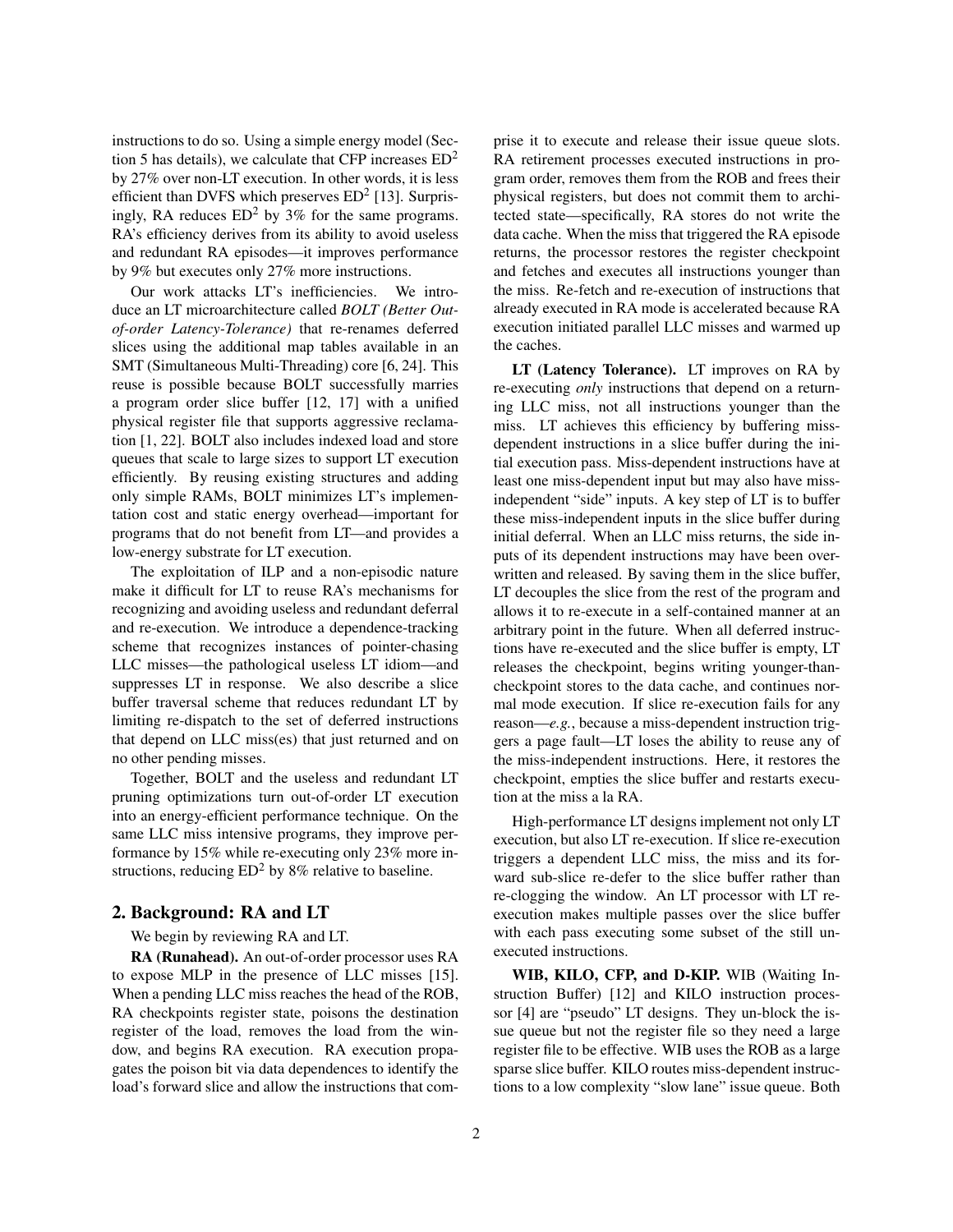

**Figure 1. BOLT structure and pipeline diagram**

support LT re-execution.

CFP (Continual Flow Pipelines) [22] is a true LT design with a unified non-blocking register file managed using the CPR (Checkpoint Processing and Recovery) algorithm [1]. CPR's execution-order register reclamation and lack of a ROB force CFP to use an execution order slice buffer in which register dependences are represented using physical register numbers. In turn, this forces CFP to re-rename deferred slices using physicalto-physical renaming. Physical-to-physical renaming is a non-traditional algorithm that requires a new map table. More significantly, it is register inefficient because a slice buffer pass does not clobber and incrementally release registers. CFP supports LT re-execution.

D-KIP (Decoupled KILO instruction processor) [17] and FMC (Flexible Multi-Core) [16] are chained dualcore LT designs. A ROB-based out-of-order core executes miss-independent instructions and uses retirement to defer misses and their dependents in program order. Deferred slices re-execute on one or more in-order cores. The dual-core setup means that D-KIP must copy every register value from the out-of-order core to the inorder core. It also leads to unnecessary deferrals when an instruction in the out-of-order core needs a value that is only available in the in-order core. Our experiments show that a D-KIP style design increases deferrals by up to 7%. D-KIP does not support LT re-execution while FMC uses multiple cores to support it partially.

# 3. BOLT

BOLT is an out-of-order LT core with LT reexecution that closely resembles CFP. Like CFP, BOLT re-executes deferred instructions in the out-of-order core—in-order re-execution is often considerably slower especially in floating-point programs where deferred

dataflow graphs can have high ILP. Also like CFP, BOLT uses a single physical register file to both rename new instructions at the tail of the program and re-rename deferred instructions. BOLT differs from CFP in that it rerenames deferred slices using the additional map tables available on an SMT (Simultaneous Multi-Threading) processor [6, 24]. The re-purposing of SMT follows inorder LT designs like Rock [3] and iCFP [10] that use the additional register files available in a multi-threaded in-order processor to re-execute slices.

# 3.1 Structure

Renaming deferred slices on a conventional map table requires that slice register dependences be represented using logical register numbers. In turn, this requires that the slice buffer track deferred instructions in program order. Combining a program order slice buffer with a unified physical register file that supports aggressive reclamation of miss-independent registers is a challenge. BOLT meets this challenge by essentially hybridizing WIB, CFP, and D-KIP.

Overview. Figure 1 shows a high-level diagram of BOLT. The figure shows a ROB, a slice buffer, and the major pipeline stages. Shading distinguishes missindependent instructions (white) from miss-dependent deferred instructions (gray). Re-executing deferred instructions pass through a BOLT-specific *antidote* stage (whose function is explained in Section 4.2) prior to rerenaming.

BOLT follows D-KIP and explicitly divides the dynamic instruction window into two regions. The *tail* region contains the younger instructions and BOLT's implementation of this region resembles WIB. In the tail, BOLT manages instructions using a ROB, does not aggressively reclaim registers, and supports instructiongranularity mis-prediction recovery. BOLT uses out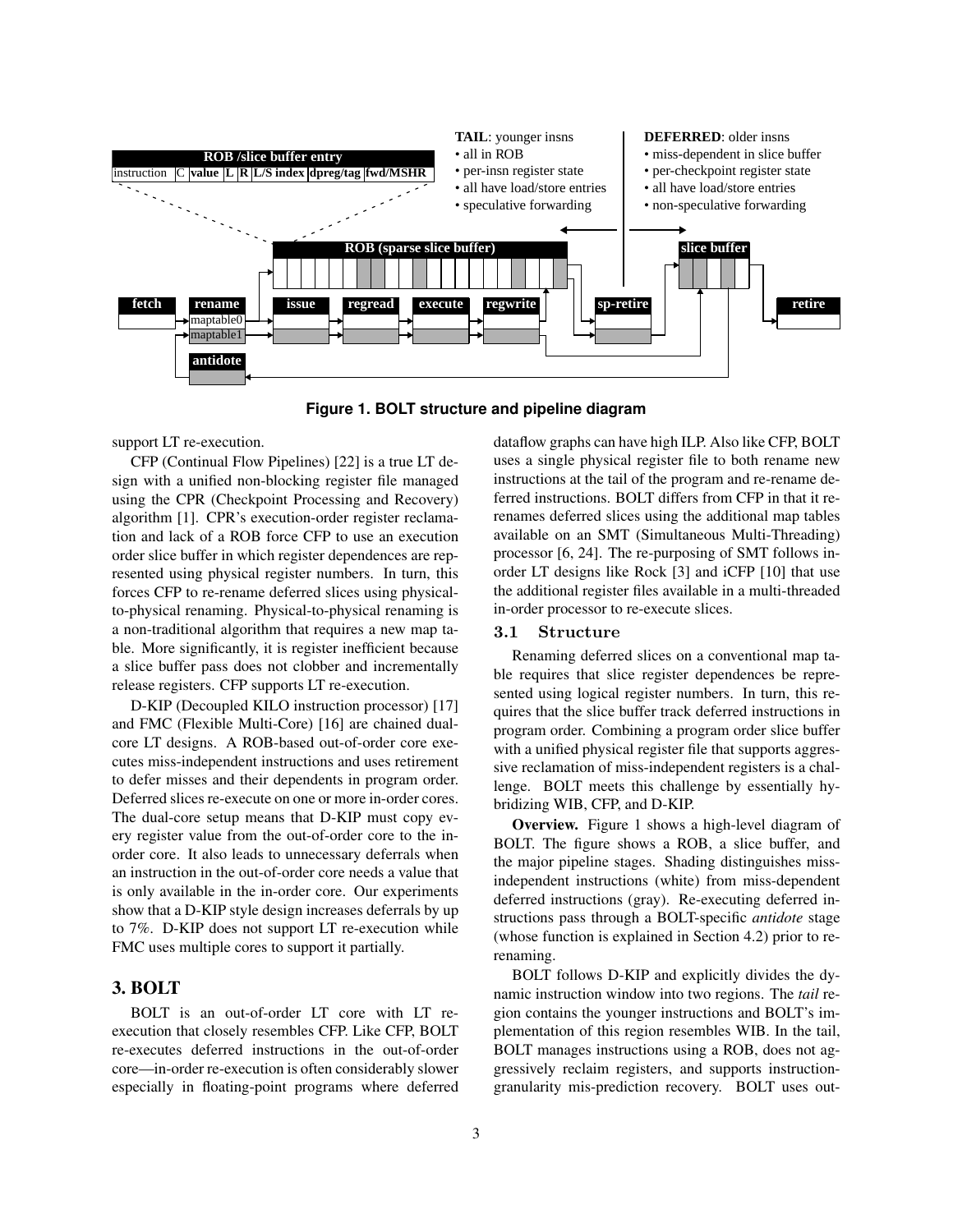of-order execution to create a sparse but program order slice buffer in the ROB—although poison instructions defer into the ROB in execution order, they defer into slots that were assigned to them in program order. The *deferred* region contains the older instructions and BOLT's implementation of this region resembles CFP. Here, deferred instructions are explicitly held in a dense slice buffer, but all miss independent instructions are represented implicitly using checkpoints. In the deferred region, BOLT aggressively reclaims registers and supports only checkpoint-granularity precise state and misprediction recovery. Instructions pass from the tail region to the deferred region in program order via a D-KIP style speculative retirement stage. This stage creates deferred region checkpoints, reclaims overwritten physical registers that do not appear in checkpoints, and copies deferred instructions from the sparse ROB to the dense slice buffer, essentially compacting the deferred instruction stream.

ROB/slice buffer format. In BOLT, the ROB and slice buffer comprise a single, logically contiguous structure. Because tail instructions initially defer into the ROB, BOLT may need to re-dispatch instructions out of the ROB when LLC misses return. BOLT slice buffer passes traverse first the slice buffer and then the ROB.

Figure 1 also shows the format of a BOLT ROB/slice buffer entry. An entry contains an instruction, a completion bit (*C*), a value, and left and right input poison bits (*L* and *R*). An instruction can be poisoned via both, one, or neither of its inputs. An instruction can be poisoned via neither input because BOLT uses the ROB as a sparse slice buffer and does not compact the (dense) slice buffer after each pass, leaving "holes." If a two-input instruction is poisoned via only one input, the value of the second input is captured in the value field. BOLT treats loads as two-input instructions. The left input is the address register. The right input is "data" either from memory or a forwarding store. An LLC miss is poisoned via its right input as is a load that forwards from a data-poisoned store.

In addition to these fields, a ROB/slice buffer entry also includes a load or store queue index, a physical register number and tag, and a field that contains the store queue index of the forwarding store for forwarding loads and the MSHR number for loads that miss in the LLC. The functions of these fields are explained later in the paper. The total size of each entry is 167 bits.

Load and store queues. LT requires a more complex in-flight data memory system than RA. An RA processor does not commit any RA mode instructions. During RA execution, it can use best-effort store-load forwarding and does not need to disambiguate loads with respect to external stores from other threads. In contrast, LT requires loads to forward non-speculatively from speculatively retired stores to guarantee correct deferral. It also requires re-executing loads to execute non-speculatively in the presence of younger stores to the same address. Finally, it must continue to disambiguate all youngerthan-checkpoint loads against external stores until all slices have re-executed. BOLT implements these functions using scalable, indexed load and store queues that hold all loads and stores, respectively, in the tail and deferred regions.

# 3.2. Pipeline

BOLT is an LT processor with LT re-execution and so dynamic instructions that depend on LLC misses may defer and re-execute multiple times, passing through some portion of the pipeline each time. However, BOLT imposes some high-level invariants on top of this multipass execution model. Every dynamic instruction is (i) fetched, (ii) dispatched into the tail region and allocated ROB and load/store queue entries, (iii) speculatively retired from the tail region to the deferred region, and (iv) permanently retired from the deferred region. Instructions pass through these stages in program order and every dynamic instruction passes through each of these stages exactly once. Loads and stores are assigned load and store queue slots during initial tail dispatch and keep these slots through every re-execution pass. Similarly, instructions are assigned ROB slots during initial tail dispatch and deferred instructions are assigned slice buffer slots during speculative retirement. They stay in these slots for as long as they remain in the tail and deferred regions, respectively [22].

This section describes several aspects of the BOLT pipeline in detail.

Poison tracking. BOLT tracks poison on a per physical register and store queue entry basis. The output poison of an instruction is the logical OR of the poison of its inputs. Poison travels alongside values through the bypass network. Register poison is read at the register read stage and written at the register write stage Store poison is cleared at dispatch and written (by stores) and read (by forwarding loads) at the execute stage. Register poison is also logically cleared at dispatch but it does not have to be physically cleared because it is only read during execution. BOLT reads store poison to determine which loads to re-dispatch when a given miss returns (Section 4.2 describes this process). Executing (and re-executing) instructions write their poison into their ROB/slice buffer entries. If a two-input instruction has one poison input and one present non-poison input,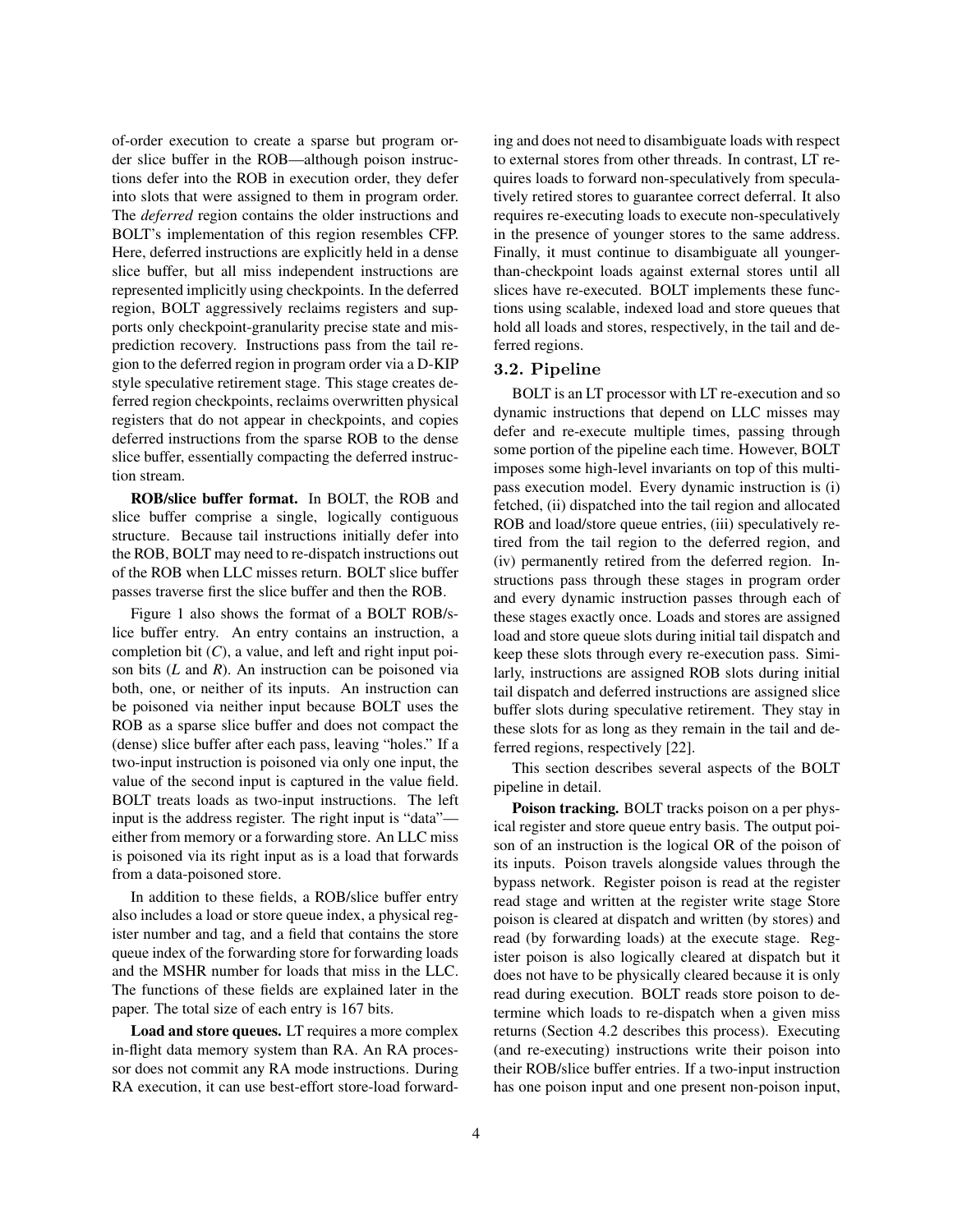the present input is copied into the ROB/slice buffer as well.

Speculative retirement, load verification, and store-load forwarding. In addition to creating checkpoints, freeing registers, and copying deferred instructions from the ROB to the slice buffer, BOLT's speculative retirement stage also verifies load speculation relative to same-thread stores. An important aspect of BOLT is that only tail region loads are speculative relative to same-thread stores. Deferred region loads—both missdependent and miss-independent are *non-speculative* relative to same-thread stores. This allows BOLT to avoid re-processing speculatively retired stores for verification purposes.

BOLT achieves this invariant as follows. Forwarding from tail region stores is speculative and performed using store queue index prediction [21]. Forwarding from deferred region stores is non-speculative and performed using address-hash chaining [10]. BOLT uses the in-order speculative retirement stage to overlay an address-based hash table on top of the store queue portion that holds deferred region stores. Loads forward from speculatively-retired stores by following a chain of links starting at the appropriate entry in a "root table." During initial tail dispatch, a load obtains a store queue index for its predicted forwarding store. During execution, the load reads the store queue at this predicted index while reading the root table in parallel. If the load's address matches that of the predicted tail store, the load forwards from that store. If the predicted tail store's address does not match *and* the root table indicates a potential match from a deferred store, the load begins a process in which it reads the store queue iteratively following the address-hash links. Chained access does add latency and does require replaying the load's dependents as if the load had missed in the cache. However, it is also rare—the average number of hops through the deferred region of the store queue is less than 2 per 100 loads. At speculative retirement, BOLT verifies speculative forwarding from tail stores using SVW-filtered load re-execution [18]. BOLT actually unifies SVW with address hash chaining, using chaining's root table as SVW's Bloom filter. Like speculative retirement itself, this verification takes place once per instruction.

By construction, deferred region loads are older than all tail region stores and so re-executing deferred region loads forward using address-hash chaining only. Address-hash chaining allows these loads to execute non-speculatively in the presence of younger stores to the same addresses. A re-executing load knows its age relative to stores in the store queue and ignores all

logically younger stores as it follows the chain. Because forwarding from speculatively-retired stores is non-speculative, re-executing deferred region loads do not have to be re-verified.

Retirement, load verification, and store completion. If there are no deferred instructions and deferred region checkpoints, BOLT retires at instruction granularity like a conventional ROB processor. If there are deferred instructions, BOLT retires at a checkpoint granularity once the slice buffer portion corresponding to the oldest checkpoint is empty. Retirement involves writing the stores to the data cache and releasing the checkpoint. Writing stores to the cache at checkpoint granularity is complicated in a multi-processor which defines the memory consistency model at instruction-granularity. This is because deferred region loads are vulnerable to external stores and resolving conflicts require squashing entire checkpoints. BOLT sidesteps this problem using DSC/SDR (Decoupled Store Completion/Silent Deterministic Replay) [11] which allows stores to complete incrementally within a checkpoint. On a conflict, BOLT squashes the checkpoint but then replays silently up to the youngest completed store. BOLT detects conflicts with external stores using per-checkpoint signatures [2, 10].

Slice buffer passes. At the beginning of each slice buffer pass, BOLT initializes a fresh map table. This map table is initially empty because a deferred slice has no external register inputs—all register values are either read from the slice buffer and treated as immediate inputs during re-execution or produced by instructions in the slice. When a pass completes, BOLT releases this map table. A given slice buffer pass may start at any point in the ROB/slice buffer (*e.g.*, at the miss that just returned) but must traverse the ROB/slice buffer from that point to its end. If a given pass re-dispatches instruction X, all instructions that depend on X must redispatch during the same slice buffer pass. This is the only way to ensure that they can pick up values produced by older instructions in the slice.

#### 3.3. Register Management

BOLT uses two algorithms to manage a single register file. In the tail, it uses ROB-style register management where physical registers are logically held by (*i.e.*, allocated to) the architectural map table and by the destinations of in-flight tail instructions. In the deferred region, it uses CPR-style register management where physical registers are held by checkpoints, by the map table allocated to the current slice buffer pass, and by the sources and destinations of deferred instructions which have re-dispatched to the window but have not executed.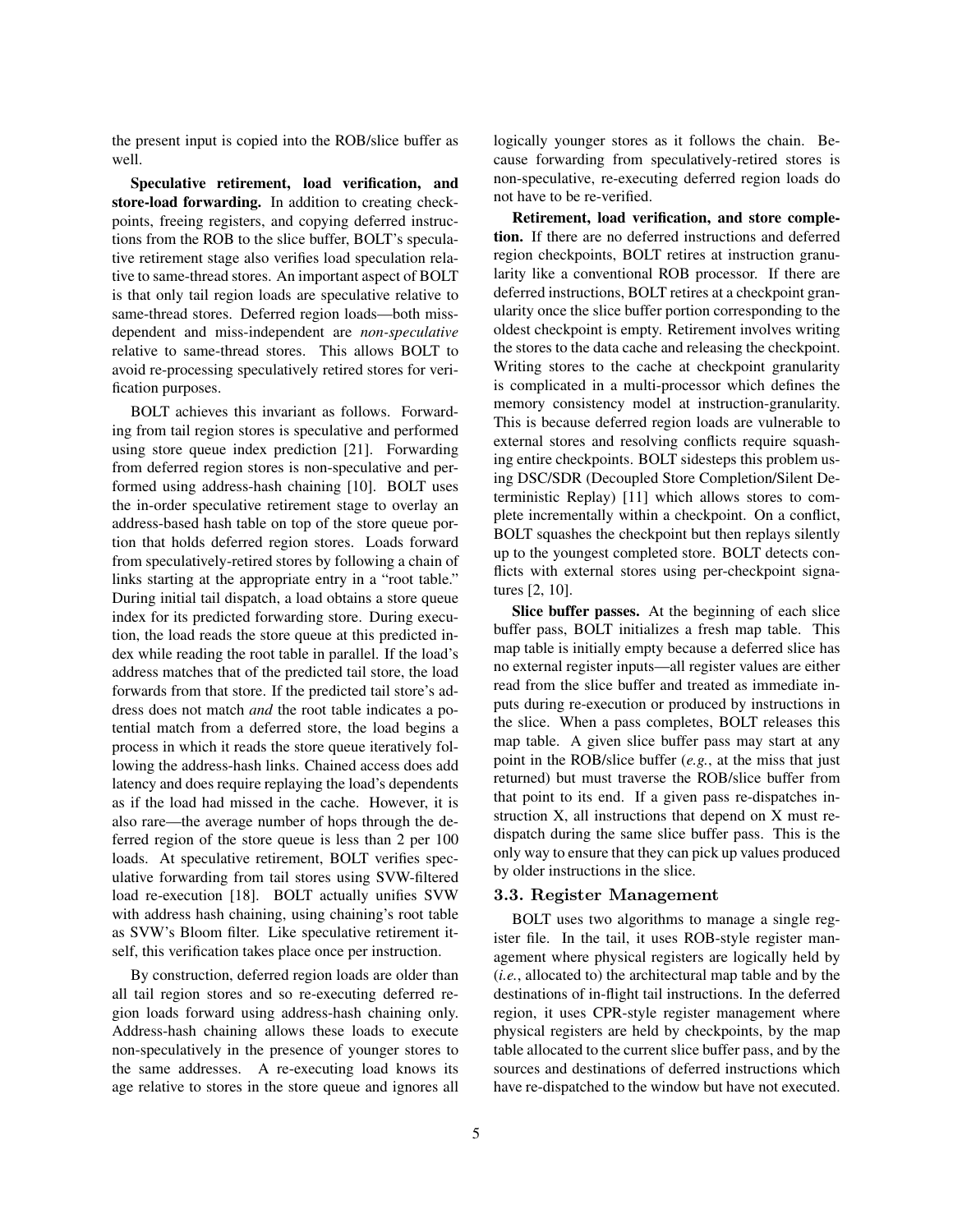Register reference counting. BOLT unifies these two register management schemes using physical register reference counting [1]. Register reference counting is most naturally implemented as a matrix in which each column corresponds to a physical register and each row corresponds to an entity that can hold a physical register, *e.g.*, an instruction or a register checkpoint. ORing the bits in each column creates a bitvector-style freelist from which free registers are allocated using encoders [19]. BOLT's hybrid implementation begins with CPR's reference counting structures—one bitvector for the map table, a RAM with one row per checkpoint, and a second RAM with one row per issue queue entry. To these, BOLT adds two structures that formulate ROBstyle management as reference counting—a bitvector for the architectural map table, and a second bitvector for the destinations of all instructions in the ROB.

BOLT's register management scheme resembles CPROB [9]. CPROB hybridizes CPR and ROB in the same window region to provide opportunistic minimal recovery on branch mis-predictions. BOLT implements CPR and ROB in separate window regions.

Tracking live destinations. Using a single register file to hold all register values minimizes deferrals by allowing values computed by re-executing deferred instructions to immediately appear in the tail region. When BOLT re-renames an instruction whose destination register is still alive in the tail region, it reuses the physical register originally allocated to the instruction rather than allocating a new physical register. BOLT tracks tail liveness using a table that maps each physical register to a unique number, *e.g.*, number of the immediately older checkpoint concatenated with number of instructions since that checkpoint. This table is read and updated by every instruction at rename. An instruction records its destination physical register and that register's tag in its ROB/slice buffer entry—this is the purpose of the *dpreg/tag* fields. A deferred instruction uses its saved destination physical register to re-check the table at re-rename. If the tag in the table matches the tag in its slice buffer entry, the originally allocated physical register is still alive. Note, the destinations of deferred instructions that re-dispatch out of the ROB are always alive. These instructions are always re-assigned the same physical registers and, in effect, can skip rerenaming altogether.

Tracking destination register liveness at the granularity of a single instruction is important because it allows tail renaming and slice re-renaming to proceed in parallel, essentially exploiting TLP (thread level parallelism).

# 4. Energy-Efficient Slice Processing

BOLT provides an energy-efficient substrate for LT, but energy-efficient LT also requires deferral and reexecution policies that maximize performance while minimizing execution overhead. RA has two such policies [14]. First, it remembers loads whose RA episodes expose no additional MLP and thus represent pure overhead, and suppresses RA during future encounters with these loads. Second, when an RA episode executes X instructions, future episodes are suppressed until X instructions commit. The first policy limits *useless* RA. The second limits *redundant* RA, *i.e.*, it limits every dynamic instruction to executing in RA mode at most once. In an additional advance over previous LT designs, we replicate these policies in BOLT.

#### 4.1. Avoiding Useless LT

Recognizing and avoiding useless activity in LT is more difficult than doing the same in RA. For one thing, the defintion of utility is less clear—LT execution can be useful if it exposes ILP and no additional MLP. For another, LT's non-episodic nature makes it difficult to identify dynamic instruction ranges over which utility should be measured. Because measuring utility directly and correlating it with particular loads is difficult, BOLT takes a different approach. Specifically, it recognizes idioms that produce useless LT and suppresses LT when it detects them. The classic idiom that produces useless LT is pointer-chasing in which multiple loads in the chain miss in LLC. Pointer-chasing exposes no MLP because the misses in the chain are taken serially. It produces little to no ILP because pointer-chasing loads usually form an inductive chain and many instructions in the ensuing loop and function bodies depend on them. When a load in the chain misses, all of these instructions will defer leaving few to retire speculatively. Post-chain MLP and ILP are also difficult to exploit as these are typically masked by a mis-predicted loop control branch (*e.g.*, while (node != NULL)). Multiple misses in the chain will cause large sub-slices to re-defer and re-dispatch repeatedly. In the worst case, if every load in a chain of N loads misses, LT will collectively defer and re-execute the loads  $N^2/2$  times.

Recognizing and avoiding pointer-chasing. To recognize pointer-chasing, BOLT attaches a *dependentload bit* to each physical register and store queue entry. The dependent-load bit is propagated along with the poison bit through data dependences, and like poison it is re-calculated at each execution. The dependent-load bit of an instruction and its destination physical register is the OR of the dependent-load bits of its inputs. A dependent-load bit is initially set to 1 when BOLT exe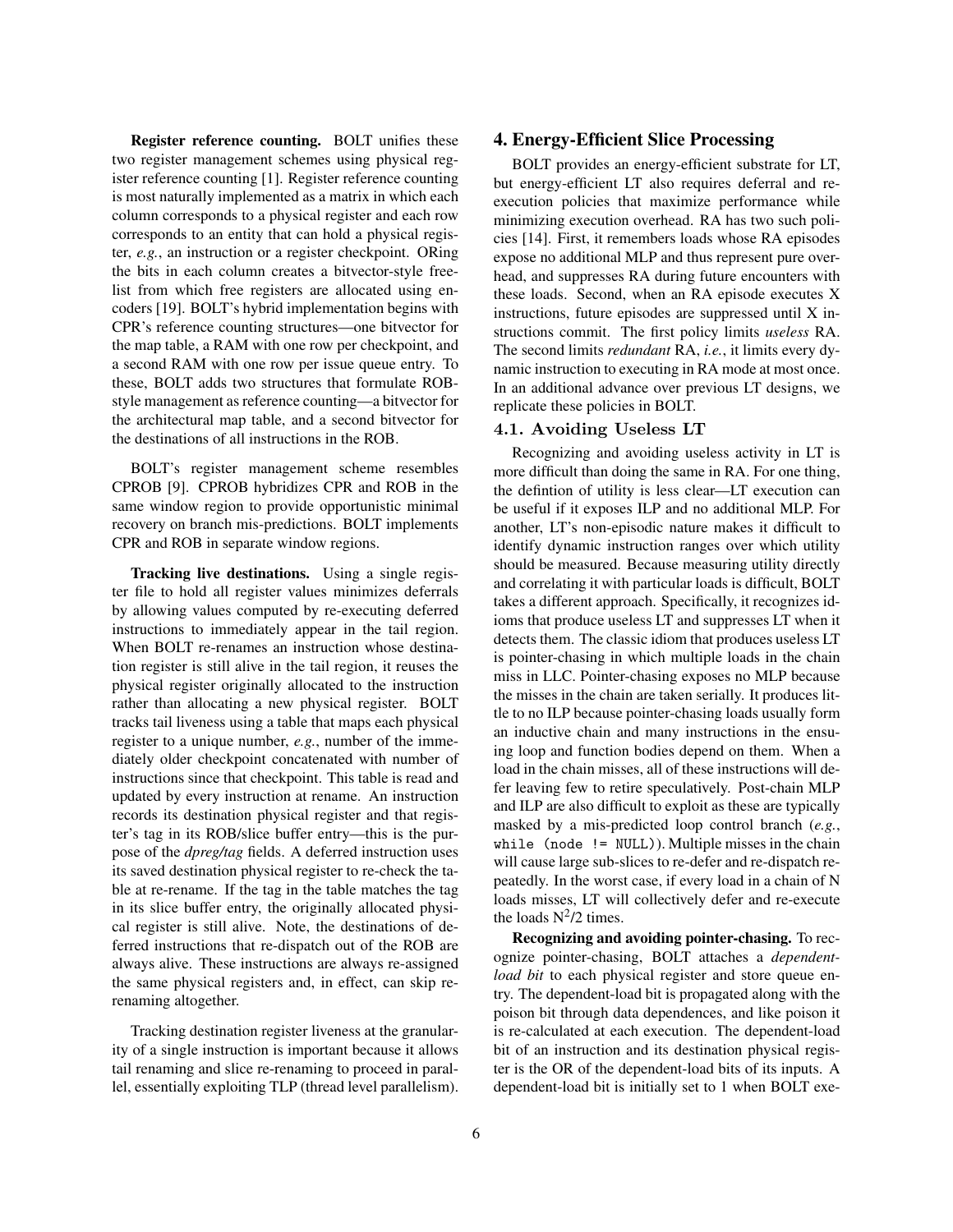cutes a load that is poisoned via its address-register input. When BOLT encounters a load that is poisoned via its address-register input *and* that input already has the dependent-load bit set, it recognizes pointer-chasing. It responds by preventing the load from issuing and deferring to the ROB and stalling tail dispatch. Tail dispatch resumes when the miss the load depends on returns and the load executes.

BOLT's single-bit dependent-load scheme identifies any two-deep chain of loads that depends on a pending LLC miss as pointer chasing. Concretely, in the chain of loads  $A \rightarrow B \rightarrow C$  where A is an LLC miss, B sets the initial dependent-load bit, and C signals pointerchasing. The rationale behind choosing this definition is that LT is inefficient under pointer-chasing but not under *all* dependent-load idioms. For instance, sparse matrix codes typically feature dependent loads. However, these dependence chains are both short (*i.e.*, A→B) and do not influence control flow, a combination that permits BOLT to exploit post-chain ILP and MLP. BOLT's threshold of two-deep chains disables useless LT on expensive (*i.e.*, long chain) instances of true pointer-chasing while enabling LT on most "benign" dependent-load idioms.

### 4.2. Avoiding Redundant LT

BOLT's pointer-chasing optimization avoids useless LT but permits redundant LT—multiple deferral and reexecution for the same dynamic instruction—in the case of dependent LLC misses. However, it limits deferral and re-execution to a maximum of two times per affected dynamic instruction.

Avoiding redundant LT in the more common case of independent LLC misses is somewhat of a misnomer. It is easy to avoid redundant LT, and CFP largely does. When an LLC miss returns, CFP re-dispatches the entire contents of the slice buffer to the window starting at that miss. This strategy means that most deferred instructions defer and re-execute once. The exception are instructions that depend on multiple LLC misses that return out of program order. Instructions that depend on multiple LLC misses re-dispatch when the first miss returns but immediately re-defer because they have a dangling register input that belongs to a logically older but still-pending miss. However, misses generally return in program order and so this phenomenon is limited to a few programs. The bigger problem with the CFP approach is that it re-dispatches instructions that depend on misses that will not return in the near future. This reduces performance by increasing issue queue occupancy and potentially delaying either dispatch of new instructions at the tail or re-dispatch of instructions that depend on the returning miss. It is possible to relieve

this contention and improve performance by immediately re-defering instructions that depend on still pending LLC misses. However, this results in high overhead in the form of redundant LT. The challenge is really to avoid both delaying slice execution and introducing contention between the tail and the slice in a way that does not involve excessive re-deferral.

Re-dispatch throttling. One option is to throttle slice buffer passes and stall them on any LLC miss that has not returned. Tail dispatch proceeds while slice redispatch stalls, although we stall tail dispatch also if issue queue or physical registers are low in order to prevent resource inversions that require squashing tail instructions to resolve. In practice, such throttling reduces performance while increasing execution overhead. Performance degrades because miss-dependent instructions that are younger than still-pending misses do not dispatch and re-execute quickly enough. Overhead increases because the tail continues executing and defers miss-dependent instructions it would otherwise be able to execute itself had slices executed faster.

Miss pruning. A more effective strategy is to combine throttling with *miss pruning*. Here, a given slice buffer pass stalls at a miss that has not returned only if that miss is expected to return in the near future. If a miss is not expected to return shortly, the slice buffer pass skips it and does not re-dispatch instructions that depend on it. Predicting when misses will return is accomplished by attaching timestamps to MSHRs. Miss pruning uses a global per-logical-register *antidote* (*i.e.*, anti-poison) bitvector that tracks registers that depend on returning misses. A deferred instruction re-dispatches only if it is poisoned along one of its inputs *and* the antidote bit is set for the corresponding register.

Figure 2 demonstrates miss pruning via antidotes the actions shown take place at the *antidote* stage in Figure 1. Figure 2a shows a deferred dataflow graph consisting of eight instructions A–H. Loads A and E are LLC misses. Figure 2b shows these eight instructions as they initially appear in the slice buffer. Each slice buffer entry contains the instruction, a value (*Val*), and poison bits for the left and right operands (*L* and *R*). Instruction G is poisoned via both inputs. All other instructions are poisoned via one input and have captured their other input in the slice buffer's value field. Again, the present left inputs of misses A and E are their addresses, the poisoned right inputs represent memory.

Figure 2c shows the slice buffer pass corresponding to the return of load A's LLC miss. Instructions that re-dispatch are shaded. This figure shows the modified contents of the slice buffer—only the captured values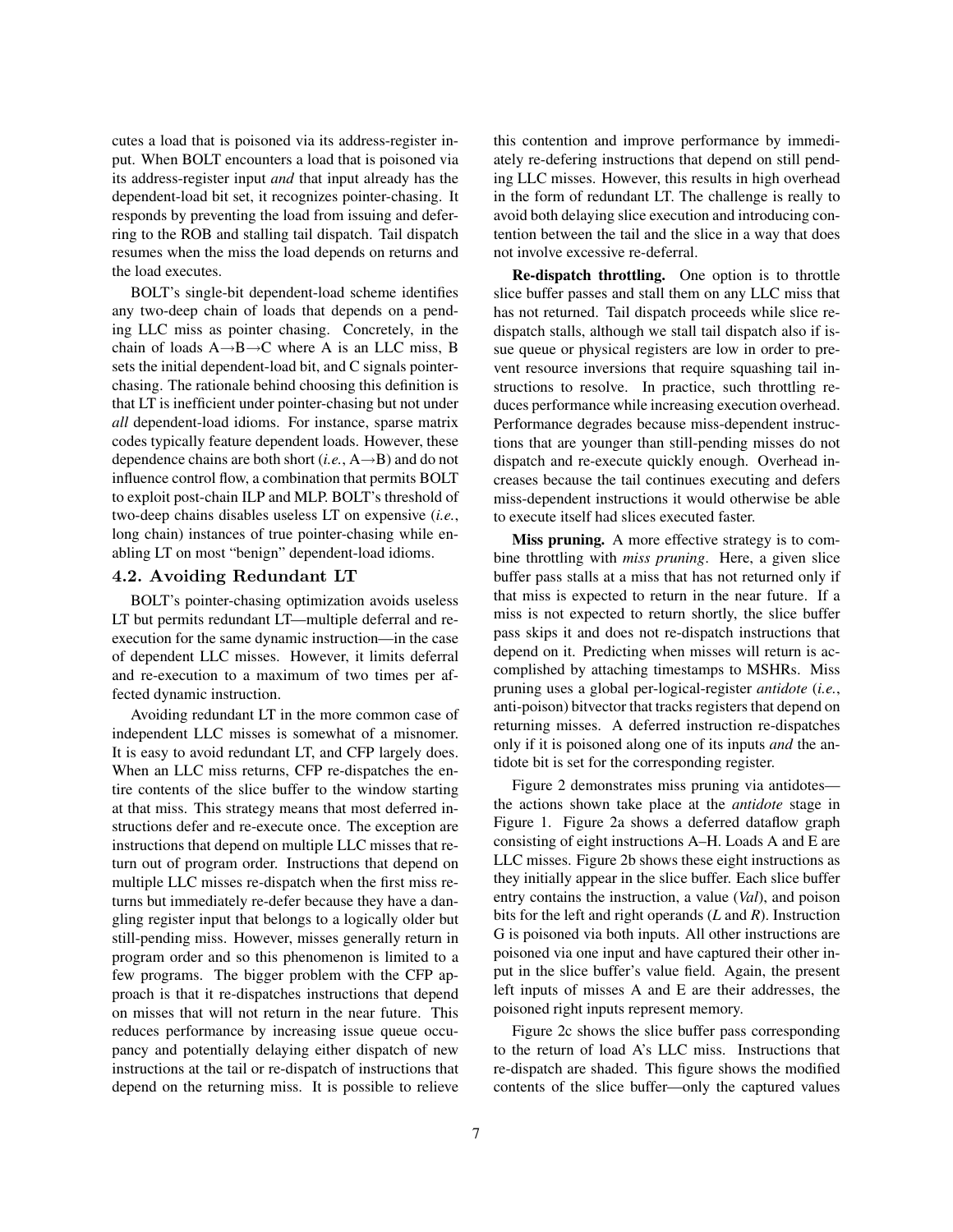

**Figure 2. Minimizing re-dispatch of deferred instructions using miss and join pruning.**

and poison bits are modified—and the contents of the man antidote bitvector for registers  $f0-f3$ . At the beginning pass, and the expected of the expected  $\sim$  2011 and explanating the pass, of a slice buffer pass, the antidote vector is clear. Re-D st f3 -> [r11]  $\liminf_{n \to \infty} \log a \wedge \log a$ bit  $(R)$  and sets the antidote bit for its destination register, f1. B re-dispatches because it is poisoned along its f1 input and the antidote bit for f1 is set. B clears  $\frac{1}{4}$   $\frac{1}{4}$ turning load A re-dispatches, clears its memory poison **(b) initial slice buffer contents** destination register  $f2$ . C and D follow. its own poison bit and propagates the antidote to its own

Arriving at load E, BOLT determines that the miss will not return soon and decides not to re-dispatch E. Poisoned instructions that do not re-dispatch during the current pass clear the antidote bit corresponding to their destination registers so E clears f1's antidote bit. Because the f1 antidote bit is clear, F does not re-dispatch as well and clears the antidote bit for its destination f2.

**Join pruning.** Instructions G and H illustrate another slice processing optimization. G joins the forward slices of misses A and E. G and its forward slice (here only H) belong to the forward slices of both loads. However, if only miss A returns, then only G should re-dispatch. H should not re-dispatch despite technically belonging to A's slice. G, the join instruction, needs to re-dispatch so that it can pick up its left input f3 and store it in its slice buffer entry while it waits for its right input f2 to become available. But H can neither execute nor pick up any values until G actually executes and produces one.

The antidote scheme performs this *join pruning* optimization. An instruction with two poison inputs redispatches if the current slice buffer pass supplies the antidote for *any* input. However, the antidote propagates to the instruction's destination register only if *all* poison inputs have antidotes. Here, G re-dispatches because f3's antidote bit is set. But because f2's antidote bit is clear, G clears the antidote bit for f3. This prevents H from re-dispatching during the current pass.

Handling store-load dependences. To prune as

many instructions as possible during a given slice buffer pass, BOLT must track antidote status through storeload dependences. BOLT determines whether to redispatch a forwarding load by reading the current poison status of its forwarding store from the store queue the forwarding store's store queue index is saved in the load's slice buffer entry. A clear poison bit means the store re-dispatched during the current pass and is interpreted as the store having set the antidote bit on its own memory "destination." In this case, the load redispatches and propagates the antidote to its own destination register. A set poison bit on the store means that the store either did not re-dispatch during the current pass or that it re-dispatched and re-deferred. In either case, the load does not re-dispatch and clears its destination's antidote bit.

Pipelined sparse slice buffer traversal. BOLT does not compact the slice buffer during each pass and the ROB portion of the slice buffer is sparse to begin with. Antidote pruning only has to inspect poison instructions and un-executed instructions that may execute and become poison. It can skip over "holes" in the slice buffer and ROB. The ability to traverse a sparse ROB/slice buffer efficiently accelerates passes and reduces the impact of LLC misses that return out of program order. BOLT splits off the slice buffer's poison and completion information, organizes it for wide access (*e.g.*, 16 instructions at a time), and pipelines its access with the access to the rest of the slice buffer's "payload." BOLT first accesses the poison and completion bits to determine which instructions need to participate in the antidote calculations. It then performs the antidote calculations for four instructions at a time in the next cycle. Antidote calculations require a register dependence crosscheck and so even though they do not read the map table, they are only performed at a moderate bandwidth.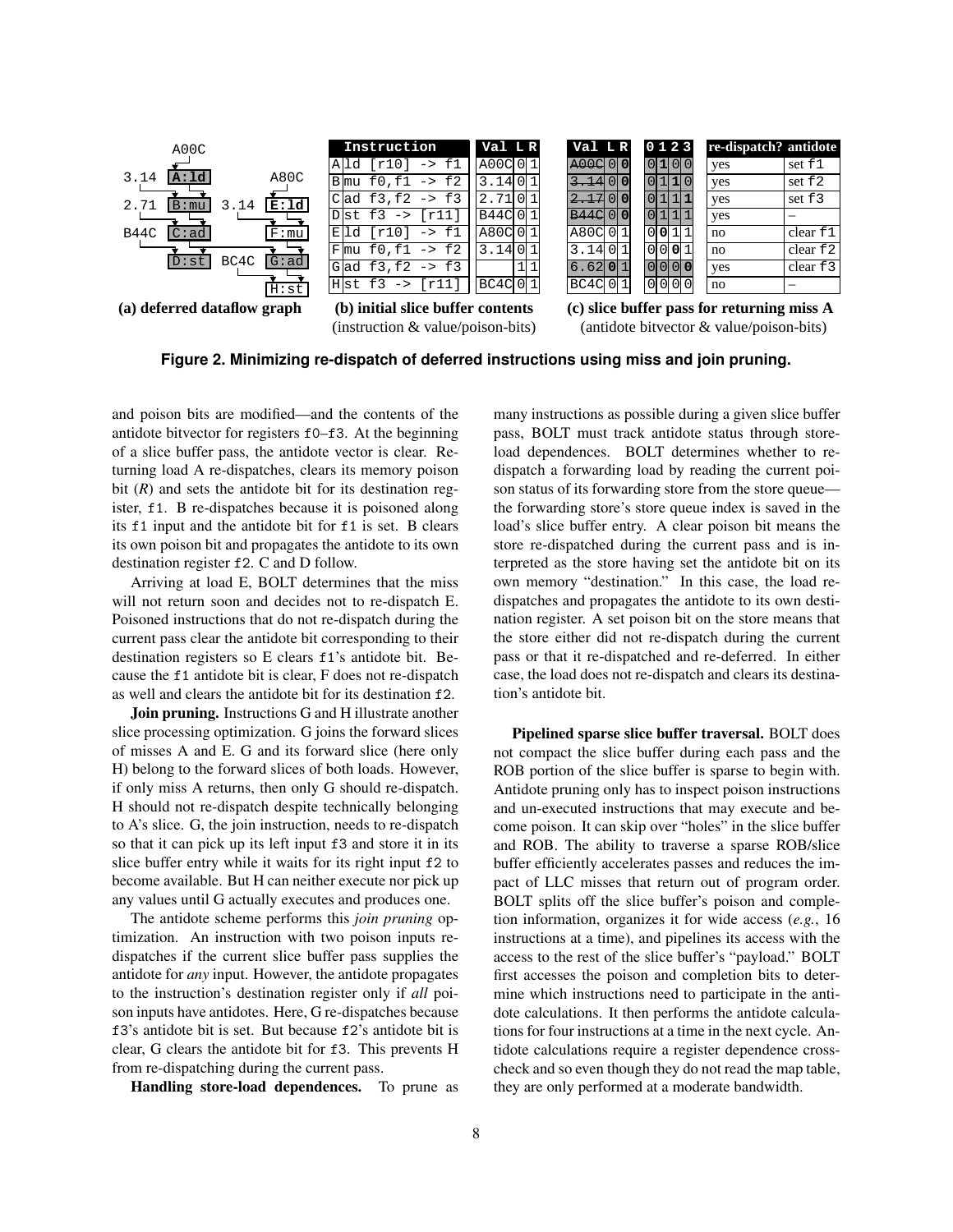| <b>B</b> pred   | 48 Kbyte 3-table tagged PPM direction predictor. 2K-entry 4-way set-associative target buffer.                    |  |  |  |  |  |
|-----------------|-------------------------------------------------------------------------------------------------------------------|--|--|--|--|--|
| Memory          | 32 Kbyte, 8-way set-associative, 64 byte line, 3-cycle access instruction and data caches, with 8-entry victim    |  |  |  |  |  |
|                 | buffers. 2 Mbyte, 16-way set-associative, 128-byte line, 10-cycle access L2 with 8-entry victim buffer. 8 8-      |  |  |  |  |  |
|                 | entry stream buffers. 400 cycle memory latency to the first 16 bytes, 4 cycles to each additional 16 bytes, 32    |  |  |  |  |  |
|                 | cycles to fill an L2 miss. 16 outstanding misses.                                                                 |  |  |  |  |  |
| Pipeline        | 14 stages: 3 fetch, 2 decode, 1 rename, 1 dispatch, 1 issue, 2 regread, 1 execute, 1 regwrite, 1 SVW, 1 retire.   |  |  |  |  |  |
| 000             | 160/160 int/FP physical registers, 32/32 int/FP issue queue entries, 4-way supercalar issue with up to 4 integer, |  |  |  |  |  |
|                 | 2 FP, 2 loads, 1 store, and 1 branch per cycle. 3 Kbyte, distance-based memory-dependence predictor.              |  |  |  |  |  |
| <b>ROB</b>      | 128-entry ROB, 64/64-entry indexed load/store queue.                                                              |  |  |  |  |  |
| <b>RA</b>       | 128-entry ROB. 64/64-entry indexed load/store queues. 1 checkpoint. 256-entry forwarding cache.                   |  |  |  |  |  |
| <b>CFP/BOLT</b> | 128-entry ROB. 512/256-entry indexed load/store queues. 8 checkpoints. 256-entry slice buffer.                    |  |  |  |  |  |

**Table 1. Simulated processor configurations**

# 5. Evaluation

We use cycle-level simulation to compare the performance and energy-efficiency of BOLT to those of three other architectures—a non-LT ROB baseline, RA, and CFP. Table 1 describes each of these configurations. There are two important notes here. First, all architectures use scalable indexed load and store queues. Factoring out load and store queue design facilitates the energy comparison and isolates the effects of the primary LT mechanisms for deferral and re-execution. Second, CFP is modeled as BOLT—ROB and all—but with physicalto-physical slice re-renaming. This setup eliminates the extraneous negative effects of CFP's checkpoint-only substrate, specifically its performance degradation on programs with poor branch prediction.

Benchmarks. BOLT targets single-thread performance and energy-efficiency so our evaluation uses the SPEC2000 benchmarks. The benchmarks are compiled for the Alpha AXP ISA at optimization level -O4. They execute to completion on their training inputs using 2% periodic sampling with 4 million instructions of warmup and 1 million instructions sampled per period. We exclude benchmarks *fma3d* and *sixtrack* because our infrastructure cannot handle them. Table 2 characterizes the benchmarks using L2 misses per 1000 committed instructions (MPKI), MLP, and IPC on the ROB baseline. It also prints speedups for an idealized ROB (I-ROB) and for idealized memory (I-MEM). Our evaluation focuses on those benchmarks (in bold) with more than one L2 miss per 1000 instructions. We report averages over these programs as well as over all of SPEC.

**Energy and**  $ED^2$  **methodology.** Our energyefficiency metric is  $ED^2$  which is invariant under DVFS [13]. We consider a technique to be energyefficient if it reduces  $ED^2$ . We note that a performance technique that increases  $ED^2$  still has value in an energy conscious environment, only in fewer scenarios [8].

Because we are interested in *relative* ED<sup>2</sup>, we only need to measure *relative* energy consumption. This is

|         |                  | <b>ROB</b> |            | I-ROB          | I-MEM            |
|---------|------------------|------------|------------|----------------|------------------|
| Bench   | <b>MPKI</b>      | <b>MLP</b> | <b>IPC</b> | %Spd           | %Spd             |
| ammp    | 5.7              | 1.8        | 0.53       | 40             | 177              |
| applu   | 5.4              | 5.4        | 1.44       | 52             | 44               |
| apsi    | 0.2              | 7.0        | 1.80       | 9              | $\overline{c}$   |
| art     | 43.7             | 9.9        | 0.44       | 17             | 17               |
| equake  | 3.6              | 1.6        | 0.91       | 115            | 111              |
| facerec | 3.6              | 8.4        | 1.47       | 25             | 22               |
| galgel  | 0.1              | 3.4        | 3.05       | 9              | 3                |
| lucas   | 0.0              | 1.9        | 2.57       | 10             | $\boldsymbol{0}$ |
| mesa    | 0.6              | 6.8        | 3.01       | $-2$           | 5                |
| mgrid   | 0.7              | 5.0        | 2.85       | 9              | 8                |
| swim    | 9.5              | 6.1        | 1.54       | 23             | 20               |
| wupwise | 1.4              | 2.5        | 2.27       | 32             | 36               |
| bzip2   | $\overline{1.0}$ | 3.4        | 2.07       | $\overline{4}$ | $\overline{35}$  |
| crafty  | 0.1              | 1.2        | 2.32       | 11             | 5                |
| eon     | 0.0              | 1.3        | 2.66       | $\overline{4}$ | $\boldsymbol{0}$ |
| gap     | 1.1              | 3.5        | 1.42       | 8              | 27               |
| gcc     | 0.9              | 3.8        | 1.67       | 5              | 18               |
| gzip    | 0.2              | 11.7       | 1.95       | $\mathbf{1}$   | $\overline{0}$   |
| mcf     | 47.9             | 2.2        | 0.09       | 9              | 330              |
| parser  | 1.1              | 1.2        | 1.05       | 8              | 70               |
| perl    | 0.1              | 1.6        | 1.85       | 4              | $\overline{4}$   |
| twolf   | 0.0              | 1.4        | 1.53       | 5              | $\overline{0}$   |
| vortex  | 0.3              | 1.5        | 2.31       | 22             | 19               |
| vpr     | 3.9              | 1.6        | 0.66       | 52             | 100              |

#### **Table 2. Benchmark characterization**

fortunate because measuring absolute energy consumption using bottom-up techniques is difficult. We approximate relative energy using relative area. We justify this approximation by observing that the four architectures we are comparing are similar—all execute instructions in the same out-of-order core—and that the differences between them manifest as a few additional structures, most of which are RAMs.

Assuming 20% of baseline ROB energy is static, we compute the relative static energy for architecture X as  $(1+(MA_X + MA_{X-LT})/A_{ROB}) \times (T_X/T_{ROB}) \times 0.2$ . A<sub>rob</sub> is ROB's area. MA<sub>X</sub> and MA<sub>X−LT</sub> are the areas of the additional structures of architecture  $X-MA_X$ for structures that are always active (*e.g.*, larger load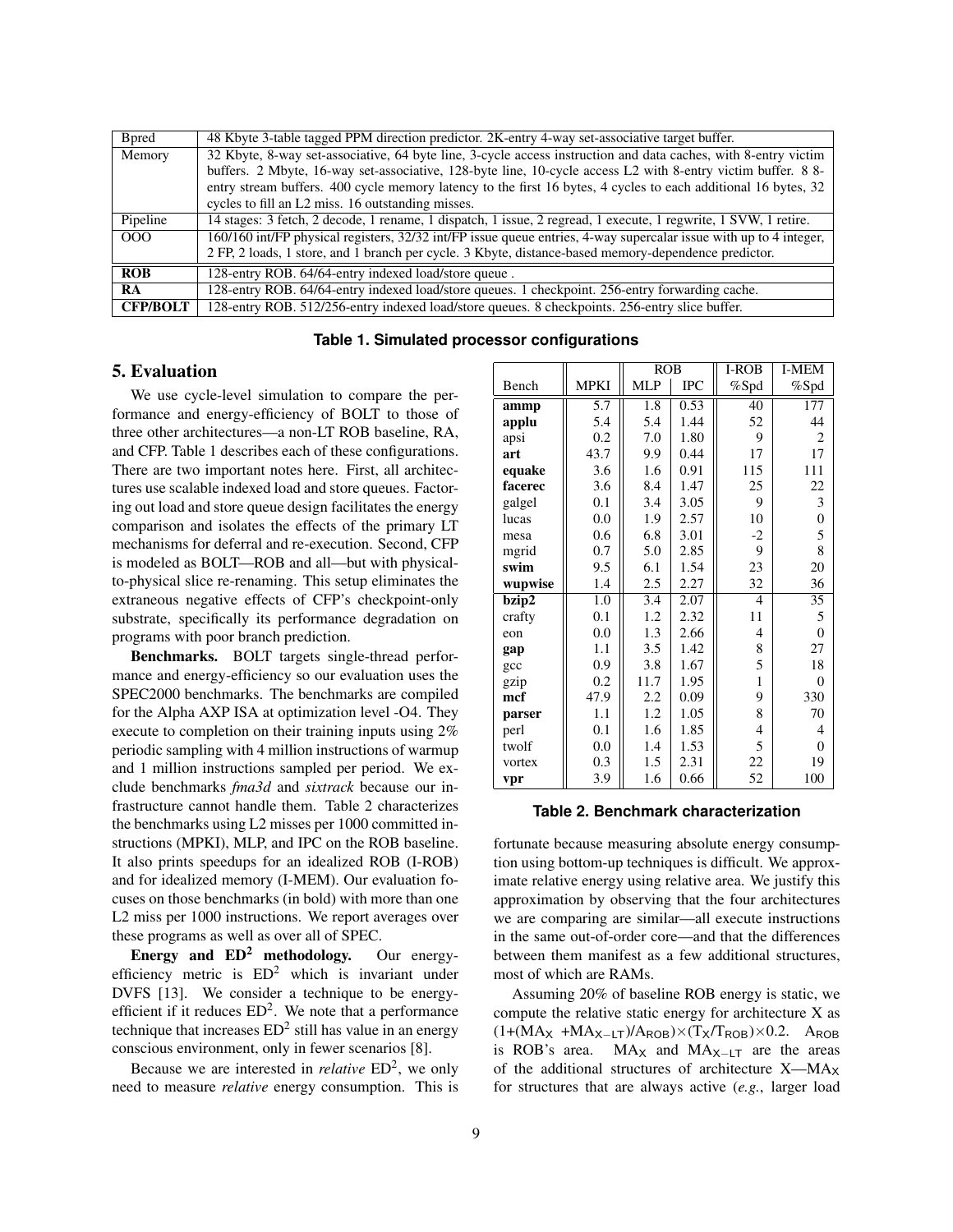

**Figure 3. Relative-to-ROB speedup, instruction overhead, and ED**<sup>2</sup> **for RA, CFP, and BOLT.**

and store queues),  $MA_{X-LT}$  for structures that activate only during LT execution (*e.g.*, slice buffer).  $T_X$ and  $T_{ROB}$  are the execution cycle counts on X and ROB, respectively. This calculation assumes that the additional structures leak at the same rate as the average existing structure. The relative dynamic energy calculation is  $(1+2\times (MA_X/A_{ROB}))\times (I_X/I_{ROB})\times 0.8$ +  $(2\times (MA_{X-LT}/A_{ROB})) \times (I_X/I_{ROB} - 1) \times 0.8$ . Here  $I_X$  and I<sub>ROB</sub> are instruction execution counts. For dynamic energy we assume that additional structures consume *twice* as much energy per executed instruction as the average existing structure.

Energy models. We use CACTI-4.1 [23] to estimate structure areas and compute area overheads relative to the area of a Core 2 processor  $(25 \text{ mm}^2 \text{ in } 45 \text{ nm})$ .

RA's area overhead, register checkpoint machinery  $(0.03 \text{ mm}^2)$  and forwarding cache  $(0.11 \text{ mm}^2)$  occupies a total of 0.14 mm<sup>2</sup>. CFP needs more complicated checkpointing machinery  $(0.06 \text{ mm}^2)$ , larger load and store queues  $(0.26 \text{ mm}^2)$ , a 320-entry physical-tophysical map-table  $(0.53 \text{ mm}^2)$ , a 320-entry sequence number table  $(0.24 \text{ mm}^2)$ , and a slice buffer/extended

ROB  $(0.21 \text{ mm}^2)$ . Total area overhead is 1.30 mm<sup>2</sup>. The slice buffer is active only during deferral and reexecution and the physical-to-physical map table is active only during re-execution. BOLT resembles CFP but lacks the physical-to-physical map table. Its area overhead is  $0.77$  mm<sup>2</sup>.

# 5.1. BOLT vs. RA and CFP

The graphs in Figure 3 shows IPC speedups (top), instruction execution overheads (middle), and change in  $ED<sup>2</sup>$  (bottom) relative to the ROB baseline. Results for all of SPEC have the same shape as results for the miss intensive benchmarks (*MEM*) but smaller magnitudes because they include many programs with few LLC misses on which RA and LT never activate.

RA and RA+Prune. The two striped bars on the left show un-pruned RA [15] and pruned RA [14], respectively. On MEM, un-pruned RA improves performance by 14% but executes 99% more instructions in the process, increasing  $ED^2$  by 39%. Pruning useless and redundant episodes improves energy-efficiency significantly. Speedup drops to 9%, but overhead drops to 21%, resulting in an  $ED^2$  that is 3% lower than ROB's.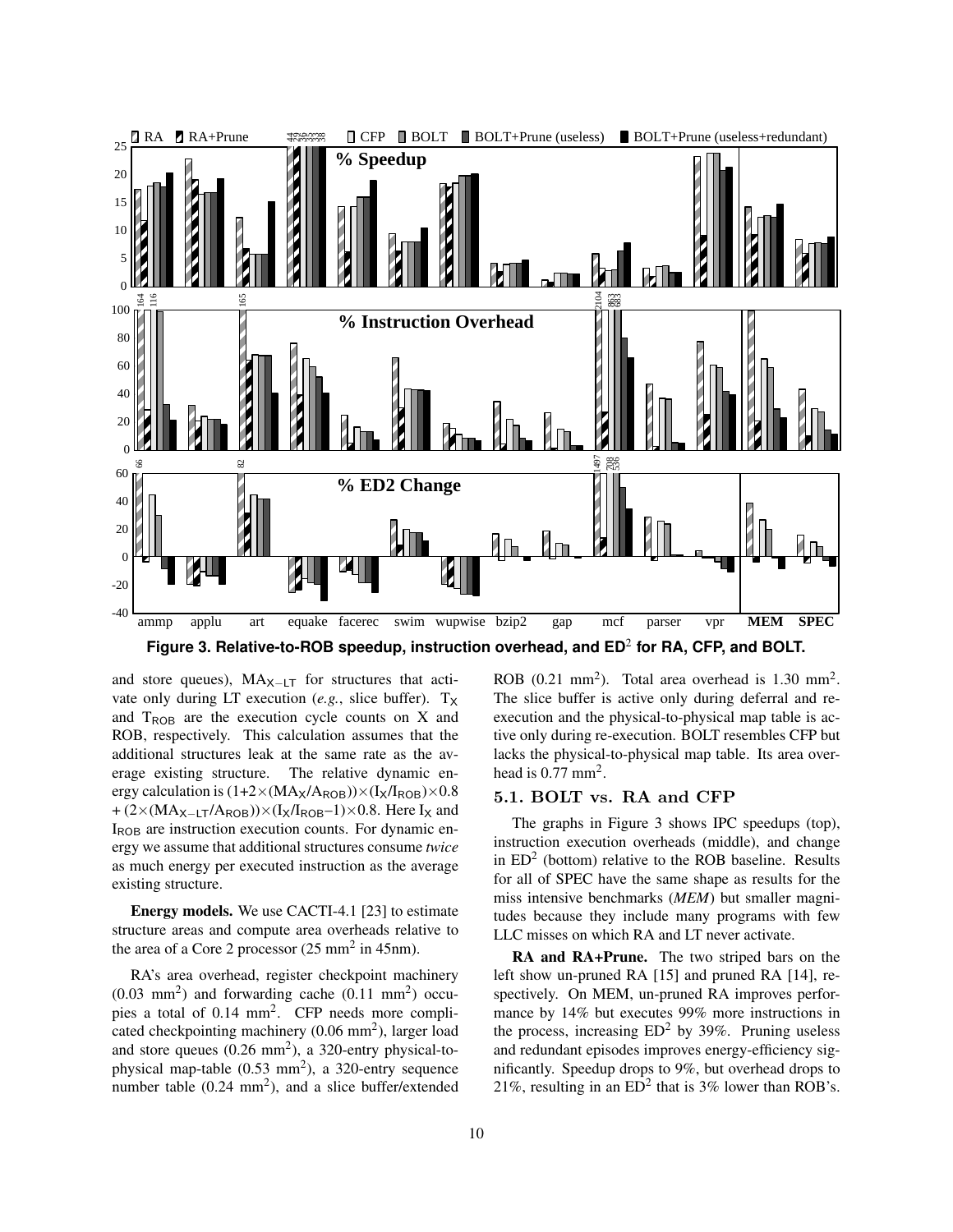Both raw and pruned, RA is more effective on FP programs, which have higher levels of MLP.

CFP. The four solid bars correspond to LT designs and the first of these is CFP [22]. On MEM, CFP improves performance by an average of 12%, increases instruction execution by 65%, and increases  $ED<sup>2</sup>$  by 27%. As expected, (un-pruned) CFP is more energy efficient than un-pruned RA, achieving nearly the same performance while re-executing 34% fewer instructions. RA's performance advantages are due to the fact that it can expose more MLP than CFP. On *equake*, this happens because CFP stalls when the slice buffer fills—it should be possible to default to RA mode execution at this point, but our model does not do this. On *art* and *swim*, CFP's re-execution scheme—which re-dispatches all deferred instructions younger than a returning miss—fills the issue queue and prevents the tail from making progress and launching more misses. CFP's lower overhead reflects its ability to retire rather than re-execute missindependent instructions.

CFP is significantly less energy-efficient than pruned RA. One component of this is that CFP's performance gains must overcome a higher static energy overhead than RA's—5% rather than 0.5%. The more significant component is increased dynamic energy consumption from useless and redundant LT. On the pointer-chasing program *mcf*, CFP (863% overhead) is more efficient than un-pruned RA (2104%) but far less efficient than pruned RA (27%) which suppresses this behavior.

BOLT. The second solid bar corresponds to the BOLT substrate sans pruning optimizations. Comparing this configuration to CFP isolates the effects of the register management and renaming mechanisms. The switch from execution-order slice buffer and physicalto-physical renaming to program-order slice buffer and logical-to-physical renaming improves performance slightly (by about 0.5% overall and by 2% on some programs), but reduces execution overhead from 65% to 59% and  $ED^2$  increase from 27% to 20%. Overhead reductions come from more efficient register usage during slice re-renaming. With physical-to-physical rerenaming, a slice-buffer pass does not clobber any registers, holding on to all registers it allocates until it completes. In fact, completing a pass sometimes requires squashing some tail instructions to free registers—this problem is magnified on ROB-free CFP where tail instructions can only be squashed at checkpoint granularity. With logical-to-physical re-renaming, a slice buffer pass clobbers registers allowing incremental reclamation and avoiding squashes. This register efficiency along with avoiding the need to implement a complex new algorithm like physical-to-physical renaming—is the biggest advantage of the BOLT substrate, outweighing the 2% area and static energy overhead saved by removing the physical-to-physical map table itself.

BOLT+Prune. The final two solid bars augment bolt with pruning. Pruning useless LT effectively eliminates CFP's pathological behavior in the presence of pointerchasing. It reduces execution overhead from 59% to 29% with most of these reductions coming on pointerchasing programs *ammp* (99% to 32%), *mcf* (683% to 80%), and *parser* (36% to 5%). These dramatic overhead reductions do compromise speedups slightly—*e.g.*, *vpr* speedup decreases from 24% to 21%—because the definition of pointer-chasing as a two-deep load dependence chain does disable some useful LT. A more conservative definition virtually eliminates performance loss, but also admits more overhead on real pointerchasing. Conversely a more aggressive heuristic reduces overhead but also further dampens speedups, *e.g.*, reducing *equake* speedup from 32% down to 5%. Pruning useless LT reduces the  $ED^2$  penalty to 0% on average, making BOLT as energy-efficient as non-LT execution in the average case.

The final bar adds redundant LT pruning using antidotes. Here, a slice buffer pass pauses at a pending LLC miss if its timestamp indicates a return within 32 cycles. 32 cycles is our L2 fill latency so this is a prediction that the miss will return as soon as the current fill ends. If the miss is not predicted to return quickly, the slice buffer pass prunes it and all instructions that depend on it. The addition of miss and join pruning reduce overhead from 29% to 23% while raising speedups from 12% to 15%. The biggst improvements are seen on *art* where speedup increases from 6% to 15% and overhead decreases from 68% to 41%. In contrast with useless LT pruning, here overhead reductions and performance improvements go hand in hand. Performance improves because slice buffer passes re-dispatch only instructions that will issue quickly, reducing contention with tail dispatch and increasing ILP and MLP. Overhead is reduced because slices re-execute more quickly allowing new instructions that depend on them to execute during their initial pass through the pipeline and avoid deferral.

The combination of the BOLT substrate and the pruning techniques produces an  $ED^2$  that is 8% lower than non-LT ROB execution for the MEM programs and 6% lower across all of SPEC. BOLT has  $ED<sup>2</sup>$  that is equal to or lower than that of ROB on 19 of 24 programs, and is at least 10% less efficient than ROB on only two programs, *mcf* (35%) and *swim* (12%). In contrast, CFP is 10% less efficient than ROB on seven programs.